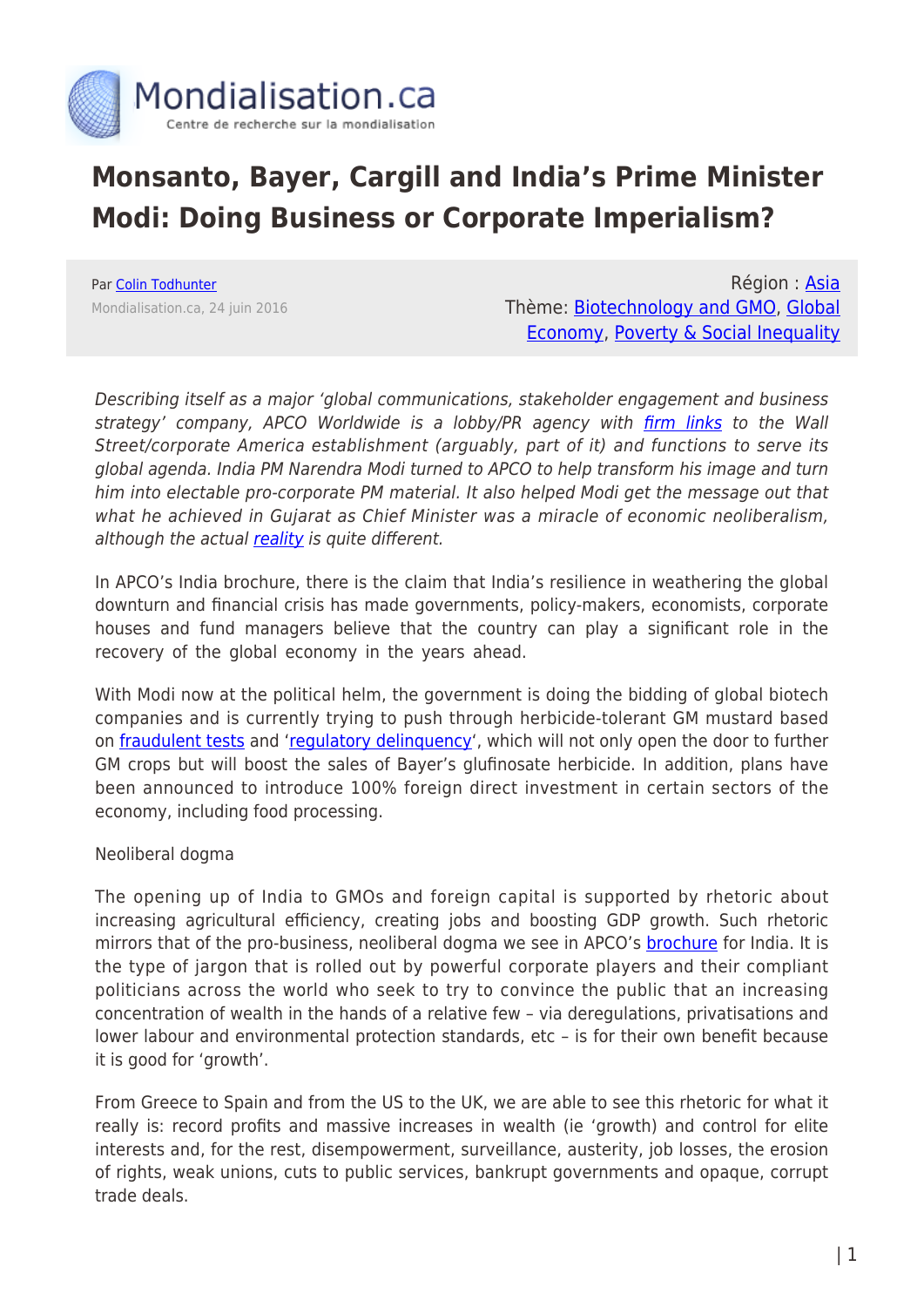APCO describes India as a trillion-dollar market. Note that the emphasis is not on redistributing the country's wealth among its citizens but on exploiting markets. Whiles hundreds of millions live in poverty and hundreds of millions of others hover close to poverty, the [combined wealth](http://www.firstpost.com/business/total-wealth-of-indias-super-rich-tops-uaes-gdp-5-facts-from-hurun-list-2432912.html) of India's richest 296 individuals is \$478 billion, some 22% of India's GDP. According to the ['World Wealth Report 2015'](http://www.ndtv.com/india-news/india-home-to-1-98-lakh-millionaires-world-wealth-report-2015-1217902), there were 198,000 'high net worth' individuals in India in 2014, while in 2013 the figure stood at 156,000.

Global Finance Integrity [has shown](http://www.gfintegrity.org/report/country-case-study-india/) that the outflow of illicit funds into foreign bank accounts has accelerated since opening up the economy to global capital in the early nineties. High net worth individuals (the very rich) are the biggest culprits here. Not so much conforming to neoliberal 'trickle down' ideology but neoliberal 'funnel out', where tax havens across the globe exist for corporations and individual to [stash their untaxed and unaccounted for](https://www.youtube.com/watch?v=TPHlhzRSEnw) [wealth](https://www.youtube.com/watch?v=TPHlhzRSEnw).

APCO likes to talk about positioning international funds and facilitating corporations' ability to exploit markets, sell products and secure profit. In other words, colonising key sectors, regions and nations to serve the needs of US-dominated international capital.

## Paving the way for plunder

It is notable that Modi recently stated that India is now one of the most business friendly countries in the world. The code for being 'business friendly' is lowering labour, environmental, health and consumer protection standards, while reducing taxes and tariffs and facilitating the acquisition of public assets via privatisation and instituting policy frameworks that work to the advantage of foreign (US/Western) corporations.

When the World Bank rates countries on their level of 'Ease of Doing Business', it means nation states facilitating policies that force working people to take part in a [race to the](https://www.popularresistance.org/groups-oppose-world-banks-doing-business-rankings/) [bottom](https://www.popularresistance.org/groups-oppose-world-banks-doing-business-rankings/) based on [free market fundamentalism](http://standardtimespress.org/?p=5579). The more 'compliant' national governments make their populations and regulations, the more attractive foreign capital is tempted to invest.

The World Bank's ['Enabling the Business of Agriculture'](http://www.worldbank.org/en/news/press-release/2016/01/28/agribusiness-rules-lag-in-agriculture-dependent-countries) - supported by the Bill and Melinda Gates Foundation and USAID – entails opening up markets to Western agribusiness and their fertilisers, pesticides, weedicides and patented seeds (listen to *this*, especially from 13 mins).

It might lead some wonder whose interests are really being served.

Anyone who is aware of the Knowledge Initiative on Agriculture and the links with the Indo-US Nuclear Treaty [will know the answer](http://projectcensored.org/8-kia-the-us-neoliberal-invasion-of-india/) to that as far as Indian is concerned. Those two projects form part of an overall plan to subjugate Indian agriculture to the needs of foreign corporations (see [this article](https://www.theguardian.com/environment/1999/jun/19/food.food?CMP=share_btn_tw) from 1999).

Politicians are clever at using poor management, bad administration and overblown or inept bureaucracies as an excuse for privatisation and dereugulation. Margaret Thatcher was an expert at this: if something does not work correctly because of bad management, privatise it; underinvest in something, make it seem like a basket case and privatise it; pump up a sector with public funds to turn it into a profitable, efficient enterprise then sell it off to the private sector. The tactics and ideology of and the justification for neoliberal economic policies take many forms.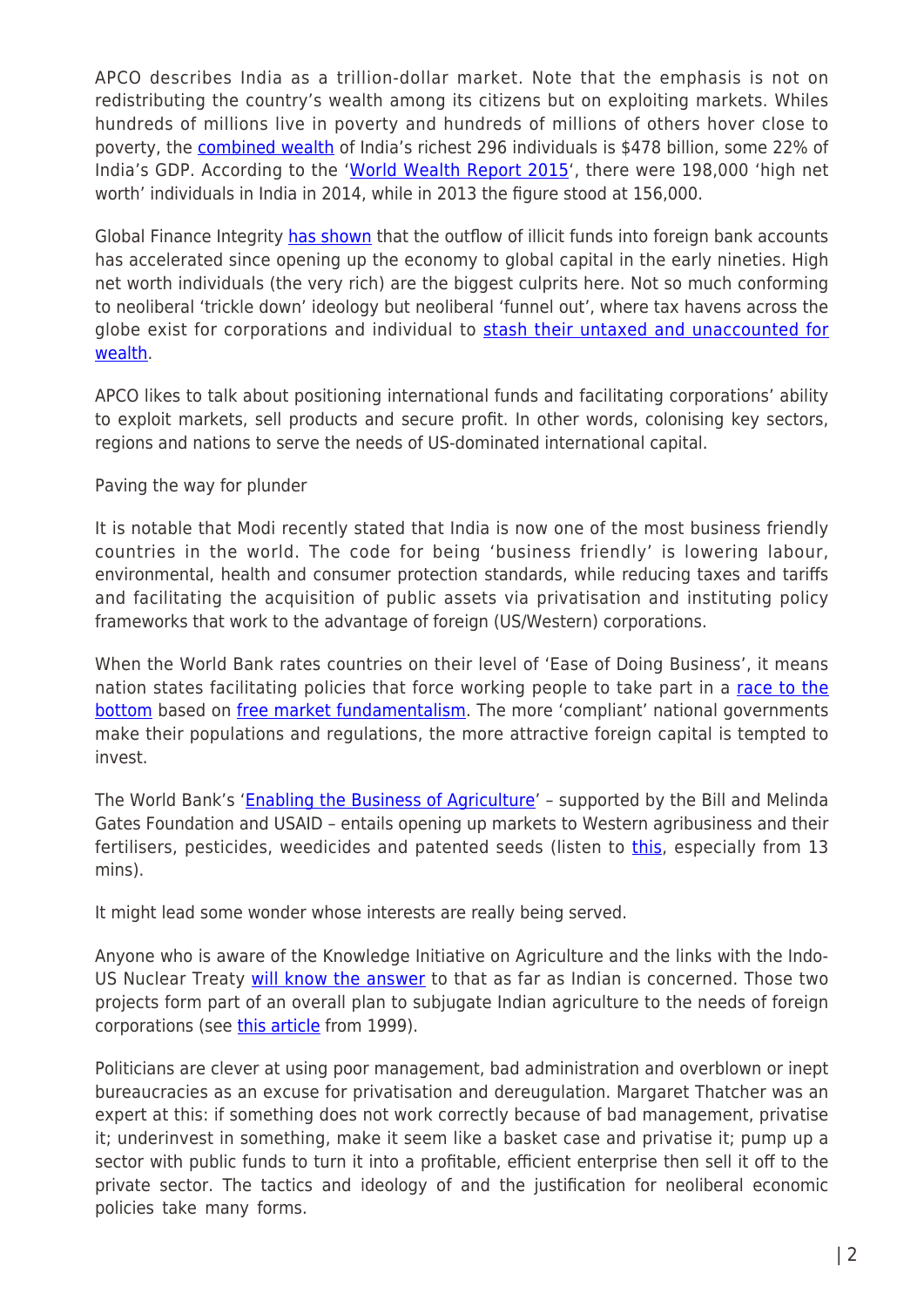And Indian agriculture has witnessed [gross underinvestment](http://www.globalresearch.ca/capitalisms-great-indian-con-trick-feeding-the-economic-vultures-while-starving-agriculture/5435938) over the years, whereby it is now wrongly depicted as a basket case and underperforming and ripe for a sell off to those very interests who had a stake in its underinvestment.

Leaving climate considerations aside, Britain used to be nearly self-sufficient in energy, with coal being the lynch pin. Since the 1980s, pits have been closed and the mining industry barely exists. Pits were deemed 'uneconomical' or 'inefficient'. Now Britain imports coal, engages in costly wars to grab energy resources and pays the unemployed to do nothing rather than dig coal. There is enough coal in Britain to last for hundreds of years. It would have made better economic sense to have kept these pits open (see [this](https://www.youtube.com/watch?v=sZvszXGlni4&list=PL47CD1AB72DAFCC34&index=5), this and this).

Neoliberalism is merely ideology masquerading as 'economics'. The mines were closed in order to destroy the miners' union, the strongest and most militant of Britain's unions at the time who would have stood in the way of the economic plunder by and *financialisation of* [Britain's economy](http://www.globalresearch.ca/the-2015-british-general-election-capitalisms-one-horse-race/5442040) that followed. Energy security and livelihoods and towns and villages were decimated. And now we have the media celebrating 'job creation' when a new supermarket opens a branch to create a handful of jobs in what was once an area of full employment (while ignoring local store owners whose livelihoods are put in jeopardy).

And Indian farmers are now confronted by the similar forces of neoliberal capitalism.

India has many examples of poor management or inept bureaucracies and there are certainly deficiencies in food logistics. But rather than reform or improve them, the mantra is to let the market take over: a euphemism for letting powerful corporations take control; the very transnational corporations that manipulate markets, write trade agreements and institute a regime of intellectual property rights thereby indicating that the 'free' market only exists in the warped delusions of those who churn out clichés about letting the market decide or giving control to the 'free' market.

The destruction of livelihoods under the guise of 'job creation'

But doesn't FDI and foreign firms entering India 'create jobs'. Yes, at least according to the neoliberal ideologues appearing in the media who claim that foreign investment is good for jobs and good for business. Just how many actually get created is another matter.

What is overlooked, however, are the jobs that were lost in the first place to 'open up' sectors to foreign capital. For example, Cargill may set up a food or seed processing plant that employs a few hundred people, but what about the **[agricultural jobs](http://www.counterpunch.org/2016/03/11/palm-oil-and-gm-mustard-a-marriage-made-in-hell/)** that were deliberately eradicated in the first place or the [village-level processors](http://seedfreedom.info/satyagraha-for-gandhis-ghani/) who were cynically put out of business so Cargill could gain a financially lucrative foothold?

But won't farmers better off as foreign firms enter the supply chain to create 'efficiency'? Again, we need only [look at the plight](https://bharatabharati.wordpress.com/2013/12/22/pepsico-the-wrong-choice-baby-vandana-shiva/) of farmers in India who were tied into contracts with Pepsico. Farmers were pushed into debt, reliance on one company and were paid a pittance

India is looking to US corporations to 'develop' its food and agriculture sector with foreign investment in retail, cold storage and various other infrastructure. Envisioning what this could mean for India, Devinder Sharma [describes](http://devinder-sharma.blogspot.co.uk/2012/09/from-pepsico-to-wal-mart-selling-fake.html) how the industrialised US system of food and agriculture relies on massive taxpayer subsidies and has destroyed many farmers' livelihoods. The fact that US agriculture now employs a tiny fraction of the population serves as a stark reminder for what is in store for Indian farmers. Sharma notes that agribusiness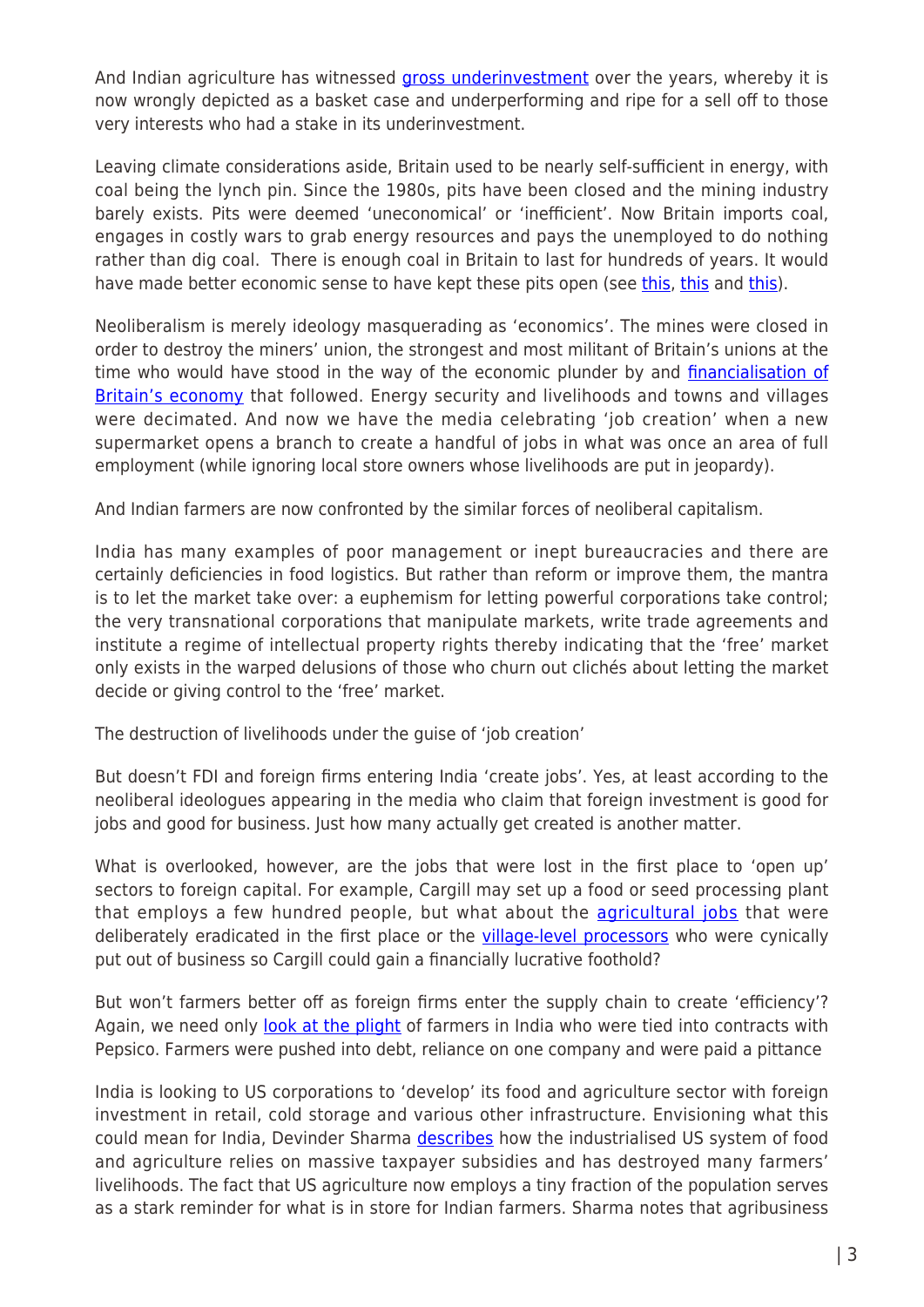companies rake in huge profits, while depressed farmer incomes, poverty and higher retail prices become the norm.

For farmers in India, the vast majority are not to be empowered but displaced from the land. Farming is being made financially non-viable for small farmers, seeds are to be privatised as intellectual property rights are redefined (facilitated by prominent [Trojan horse figures\)](http://timesofindia.indiatimes.com/india/Modis-chief-economic-adviser-Arvind-Subramanian-had-opposed-India-on-IPR-till-recently/articleshow/44929094.cms?from=mdr), land is to be acquired and an industrialised, foreign corporate-controlled food production, processing and retail system is to be implemented.

The long-term plan is for an urbanised India with a fraction of the population left in farming working on contracts for large suppliers and Wal-Mart-type supermarkets that offer highly processed, denutrified, genetically altered food contaminated with chemicals and grown in increasingly degraded soils according to an unsustainable model of agriculture that is less climate/drought resistant, less diverse and unable to achieve food security. [This would be](http://www.theecologist.org/essays/2987501/india_obesity_malnutrition_and_the_globalisation_of_bad_food.html) [disastrous](http://www.theecologist.org/essays/2987501/india_obesity_malnutrition_and_the_globalisation_of_bad_food.html) for farmers, public health and local livelihoods.

It begs the question: is the 'Walmartisation' of food and agriculture where India really wants to be heading?

While APCO wraps up the potential for economic plunder in corporate jargon, others cut through such technocratic rhetoric to expose the politics, motivations, players and corruption that are driving the restructuring of India and its agriculture:

"The WTO, with the TRIPS Agreement written by Monsanto and the Agreement on Agriculture written by Cargill, was the beginning of a new Corporate Imperialism. This imperialism is articulated by President Obama in suggesting that the resources, economies and markets of Asia – where half of humanity lives – are "up for grabs". Trade Agreements like the TPP/TTIP/WTO, written in secret by Industry looking for raw materials, captive markets, lower labour costs and lower taxes, are what make it appear as though the land of South East Asia is "up for grabs" for palm oil plantations to the highest bribe… or that the farmers and food security of India are disposable as long as there is a giant market for chemicals and patented seed. » – Vandana Shiva, '[Corporate](http://vandanashiva.com/?p=358) [imperialism – the only reason for GMO'](http://vandanashiva.com/?p=358)

From [Africa](http://www.globaljustice.org.uk/sites/default/files/files/resources/gated-development-global-justice-now.pdf) to India, corporate America and global agribusiness are intent on colonising food and agriculture by recasting them in their own financially lucrative images, [picking out](http://www.globalresearch.ca/empire-and-colonialism-rich-men-in-london-still-deciding-africas-future/5438889) only the most profitable sections of supply chains, while relying on public money to facilitate their profits.

The [alternative](http://www.theecologist.org/essays/2987346/resisting_the_corporate_stranglehold_on_food_and_farming_is_agroecology_enough.html) would be to protect indigenous agriculture from rigged global trade and trade deals and [corrupt markets](http://www.washingtonsblog.com/2016/04/big-bank-admits-manipulating-gold-silver-prices.html) and to implement a shift to sustainable, localised agriculture based on actual science (and appropriate price and/or income [support](http://devinder-sharma.blogspot.co.uk/2016/03/it-is-denial-of-legitimate-income-that.html) and [infrastructure\)](http://indiatogether.org/mandi-op-ed). Instead, we see the push for bogus 'solutions' like GMOs and the side-lining of rational analysis and science [in favour of neoliberal ideology](http://www.theecologist.org/blogs_and_comments/commentators/2858527/the_devil_in_disguise_unmasking_the_humanitarian_gmo_narrative.html).

Low input, sustainable models of food production and notions of independence and local or regional self-reliance do not provide opportunities to global agribusiness or international funds to exploit markets, sell their products and cash in on APCO's vision of a trillion-dollar corporate hijack; moreover, they have little in common with Bill Gates/USAID's vision for an Africa dominated by global agribusiness.